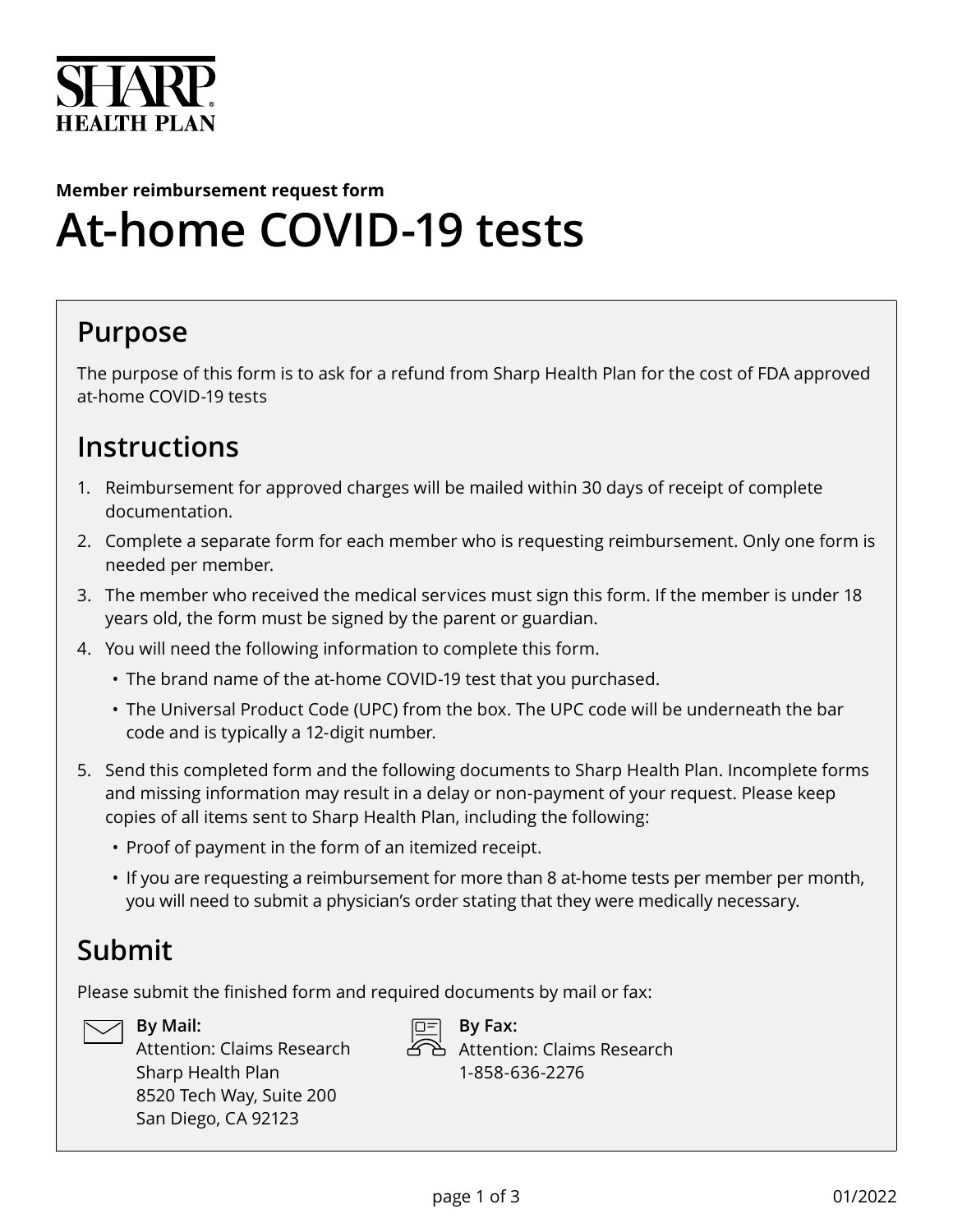| Member Information (Complete this section for all reimbursement requests.)                                                                                                                                         |                           |                                        |                                                 |                 |  |  |
|--------------------------------------------------------------------------------------------------------------------------------------------------------------------------------------------------------------------|---------------------------|----------------------------------------|-------------------------------------------------|-----------------|--|--|
| First name:                                                                                                                                                                                                        | Last name:                |                                        |                                                 | Middle initial: |  |  |
| $ID#$ :                                                                                                                                                                                                            | Phone number:             |                                        | Birth date (MM/DD/YY):<br>$\prime$<br>$\prime$  |                 |  |  |
| Home address (NOTE: P.O. box is not allowed.):                                                                                                                                                                     |                           |                                        |                                                 |                 |  |  |
| City:                                                                                                                                                                                                              | State:                    |                                        |                                                 | ZIP code:       |  |  |
| Please include the brand name of the at-home COVID-19 test that you purchased, and the Universal<br>Product Code (UPC) from the box. The UPC will be underneath the barcode and is typically a 12-digit<br>number. |                           |                                        |                                                 |                 |  |  |
| Was test purchased as a result of an exposure at work?<br>□ Yes □ No                                                                                                                                               |                           | If yes, give the date of the incident: |                                                 |                 |  |  |
| Parent/Guardian enrolled in Sharp Health Plan (Complete this section if the member is under 18.)                                                                                                                   |                           |                                        |                                                 |                 |  |  |
| First name:                                                                                                                                                                                                        | Last name:                |                                        | Middle initial:                                 |                 |  |  |
| $ID#$ :                                                                                                                                                                                                            | Phone number:             |                                        | Birth date (MM/DD/YY):                          |                 |  |  |
| Other Health Coverage (Complete this section if you have other health coverage.)                                                                                                                                   |                           |                                        |                                                 |                 |  |  |
| Other health plan name:                                                                                                                                                                                            | Health plan phone number: |                                        | Effective date of other coverage<br>(MM/DD/YY): |                 |  |  |
| Policy holder's name:                                                                                                                                                                                              | Policy holder's ID#:      |                                        | Policy holder's birth date<br>(MM/DD/YY):       |                 |  |  |
| Type of policy:<br>Type of coverage:<br>$\square$ Medical<br>$\square$ Self only<br>$\square$ Dental<br>$\Box$ Other<br>$\Box$ Vision<br>$\square$ Self and spouse<br>$\square$ Family<br>□ Other                  |                           |                                        |                                                 |                 |  |  |